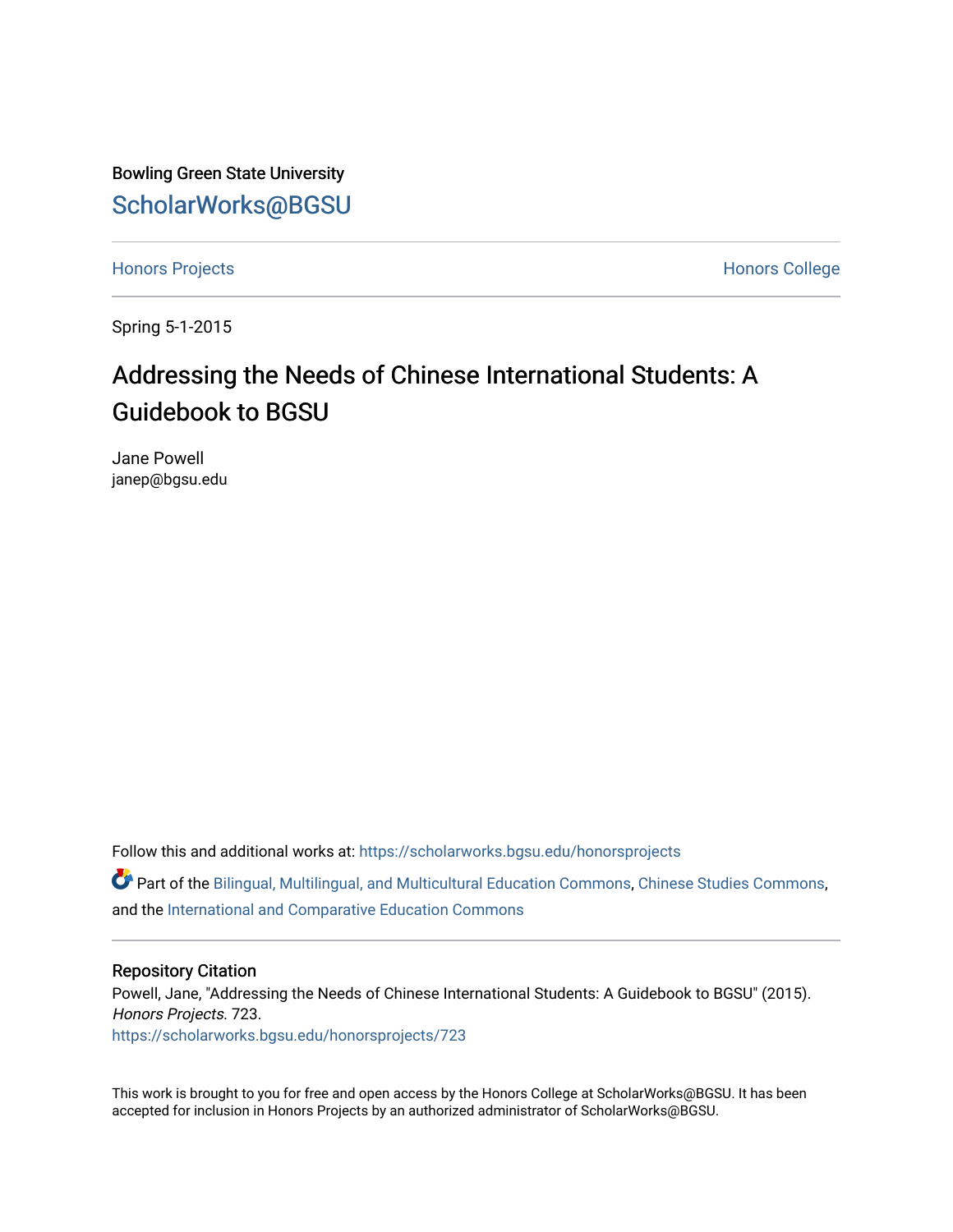## ADDRESSING THE NEEDS OF CHINESE INTERNATIONAL STUDENTS:

A GUIDEBOOK TO BGSU

JANE ELIZABETH POWELL

HONORS PROJECT

Submitted to the University Honors Program at Bowling Green State University in partial fulfillment of the requirements for graduation with UNIVERSITY HONORS

MAY 11, 2015

Dr. Yiju Huang, Department of German, Russian, and East Asian Languages, Advisor

Dr. Louisa Ha, School of Media & Communication, Advisor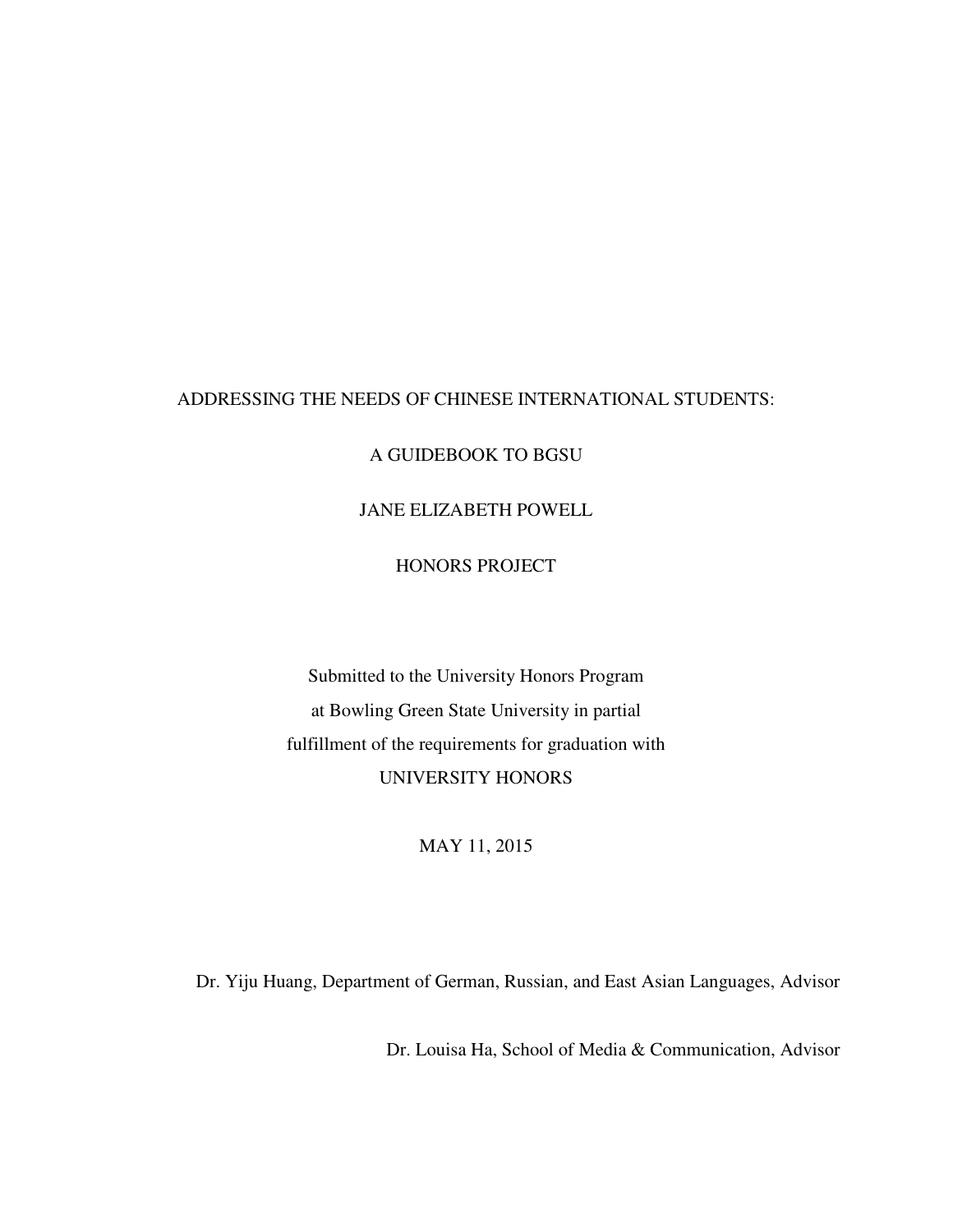#### Introduction

The term "globalization" has become increasingly ubiquitous, and perhaps even clichéd, throughout modern studies. While the generalized understanding of this term has long been limited to overall interactions between cultures, there is an increasing need to consider these interactions at much smaller scales. For universities, "globalization" once was limited to providing foreign language and cultural education, and accepting small numbers of international students. Now, universities are seeing an increasing necessity to adapt strong international programs. Dealing with the "global" starts with dealing with the "local:" improving programs and international student experiences within their host university. Specifically, universities, such as Bowling Green State University, are seeing the benefits and growth opportunities with increased and improved international student programs. These students not only present economic opportunities, such as tuition, room, and board, but more importantly will ensure a diverse student body that can contribute to the university, the local area, and academics in general with unique cultural perspectives.

 As an Asian Studies major here at Bowling Green State University (BGSU), I have taken particular notice of the experiences of Asian exchange students on campus. Specifically, because of my own interest in the Chinese language, I have made many connections with Chinese students, in order to gain new friendships, as well as hone my language skills. Similarly, universities are beginning to give special attention to their Chinese students, as their increasing numbers and influence in the education system play key roles in the future of university programs. In 2010, about 18% of international students in the US were Chinese (Ruble and Zhang 202). While my Chinese peers seem to have very positive experiences in Bowling Green, I have noticed that many of them have at least one "culture shock" story; an instance, usually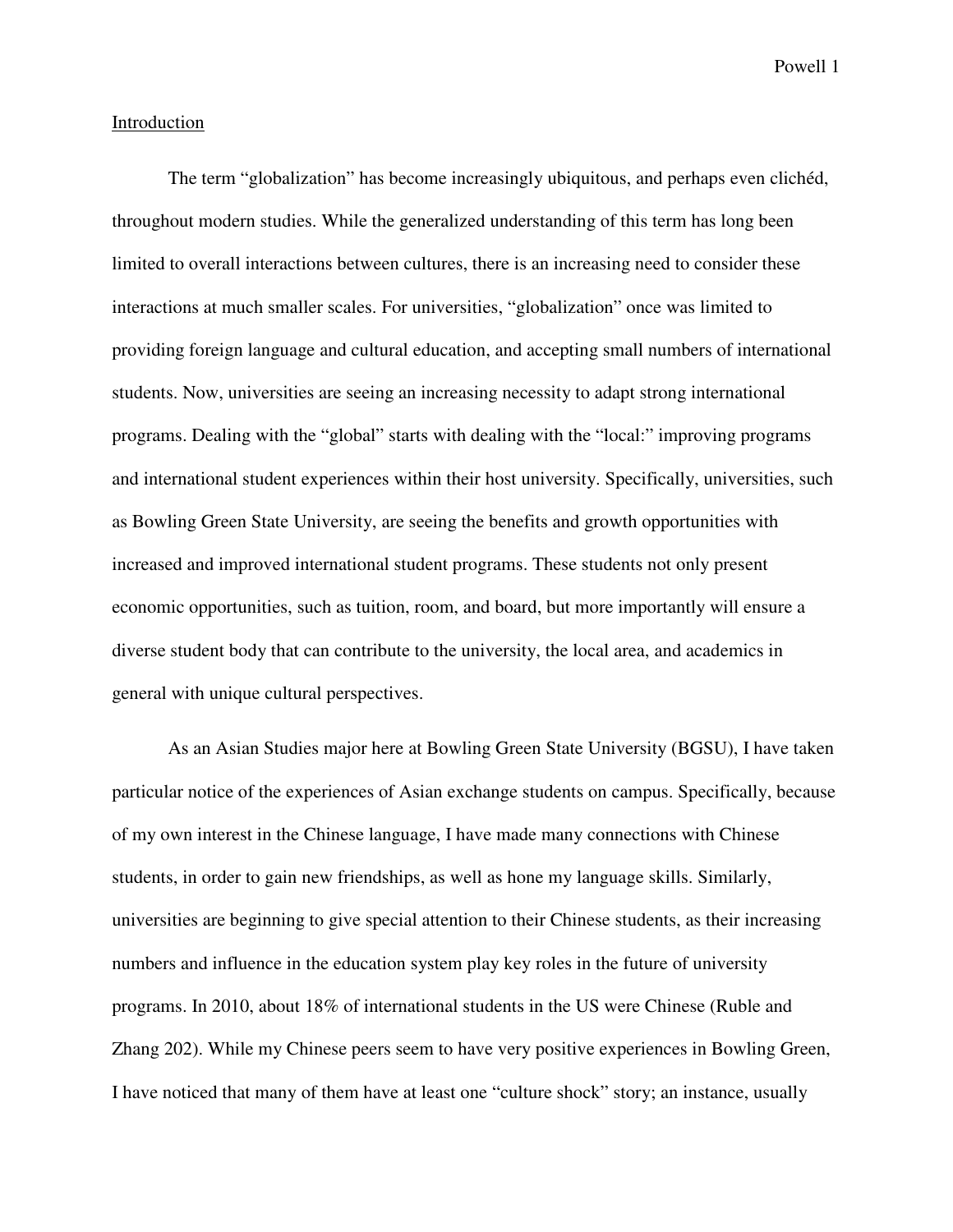outside of academically-based cultural knowledge, in which the student's lack of experience in a new culture creates an embarrassing or difficult situation. In these cases, even the most wellintentioned of orientation programs can often fall short, as sometimes the information is too generalized in that it is intended as a resource for all international students, regardless of individual culture. Furthermore, despite many students having strong English skills, many can feel alienated or easily confused with information being presented in their second language.

 In an attempt to address these issues, I have created a guidebook for Chinese international students studying at BGSU. This guidebook, entitled *Hu*ā*nyíng n*ǐ *lái dào BGSU*, or *Welcome to BGSU* in English, was carefully designed to cater to the specific needs of these students by covering a variety of topics in both English and Mandarin Chinese. Content of the guidebook was based on both academic research, and individual experiences, including interviews with Chinese international students, the BGSU faculty and Bowling Green community members that regularly deal with them, and personal observations. In this essay, I discuss the academic research, and how it contributes to the content of the guidebook. In much of the research surrounding acculturation, the most critical issue is the language barrier. However, transitional issues for international students do not lie in English capability alone. While a portion of the guidebook is designed to address the language barrier, much is also devoted to student support systems, and creating connections to the host society.

#### Addressing the Need of Chinese International Students at BGSU

 One of the more difficult aspects of understanding international student needs is that the various issues they face are often interrelated. The language barrier is not an isolated issue, but contributes to other issues, such as adaptation to the U.S. student lifestyle. When considering academics, issues with language is a critical determinant of whether or not an international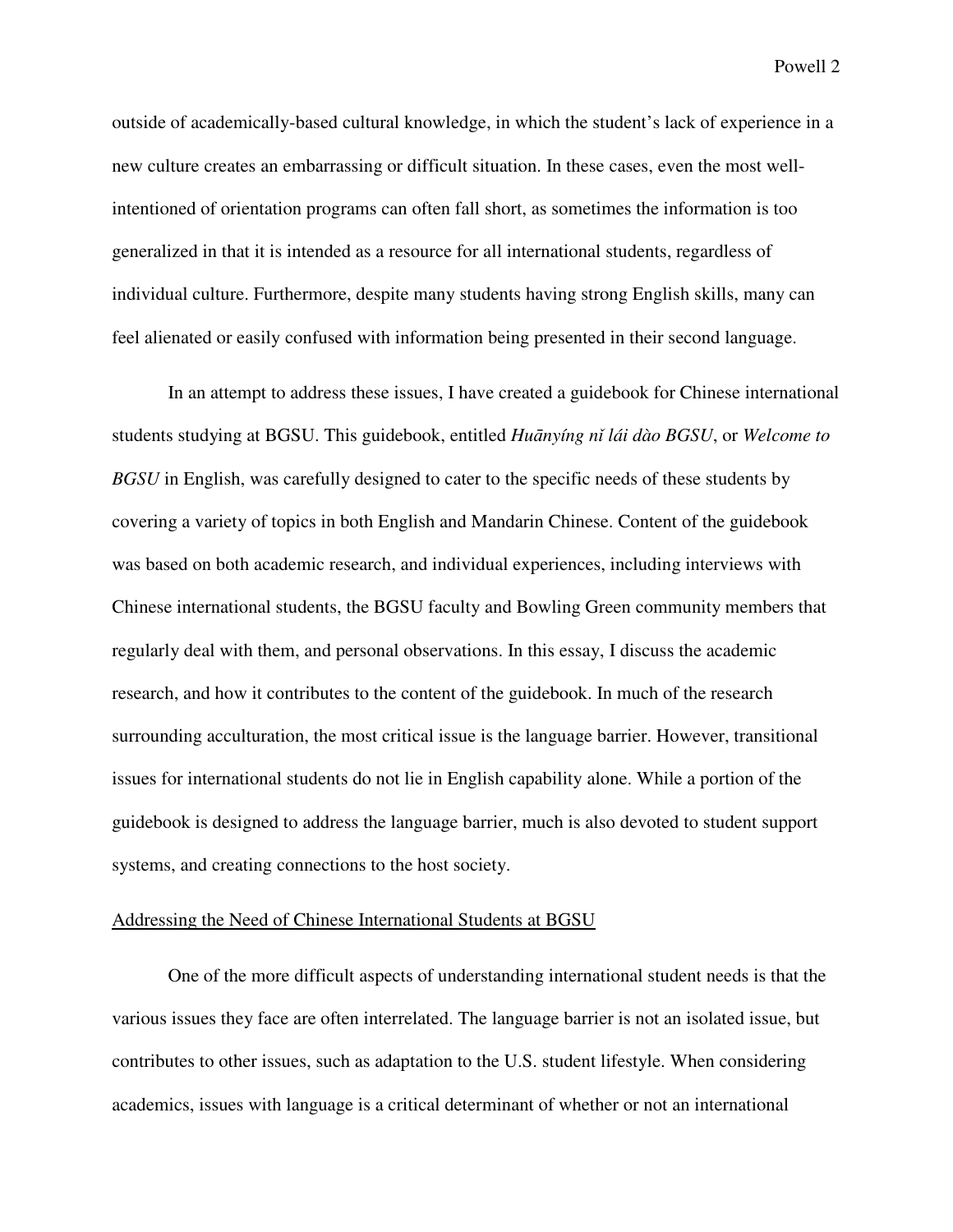student will succeed. For example, Maureen Snow Andrade notes that in English-speaking classrooms, "professor's accents, idiomatic styles, humor and choice of examples in lectures posed problems" (139). A professor's use of these language styles can often be an attempt to create engaging curriculum for domestic students, providing a more student-oriented environment rather than a dry, purely academic tone. For international students, however, this can make following lectures more difficult. Even if a professor uses a limited amount of idioms and humor, international students can also struggle with jargon and rapid lectures. The use of idioms and slang language can cause issues outside of the classroom as well. For example, Jan Guidry Lacina contends that even though international students may find language issues in the classroom, they may be even less prepared to deal with English in student social settings. As Lacina notes, "many international students acquire academic English so they can function successfully in their college classrooms but have little acquaintance with the language used in social situations." (22). For international students who have practiced English in their home country, much of their experience is likely to be in a classroom setting, and so can make it difficult to understand more casual usage. This issue is critical to international student success, as international study relies on cultural and social experiences outside the classroom.

While the language barrier seems to be the most pressing issue faced by many international students, it is also the most difficult to address. Because language skills must be learned in a very individualized manner, university international programs are often limited in how much aid they can devote to each student. Lacina and Andrade both argue that some of the more successful programs deal with creating direct connections between international and domestic students. For example, Lacina discusses an email exchange program at San Diego State University, which not only provides students an opportunity to practice (at least in writing) with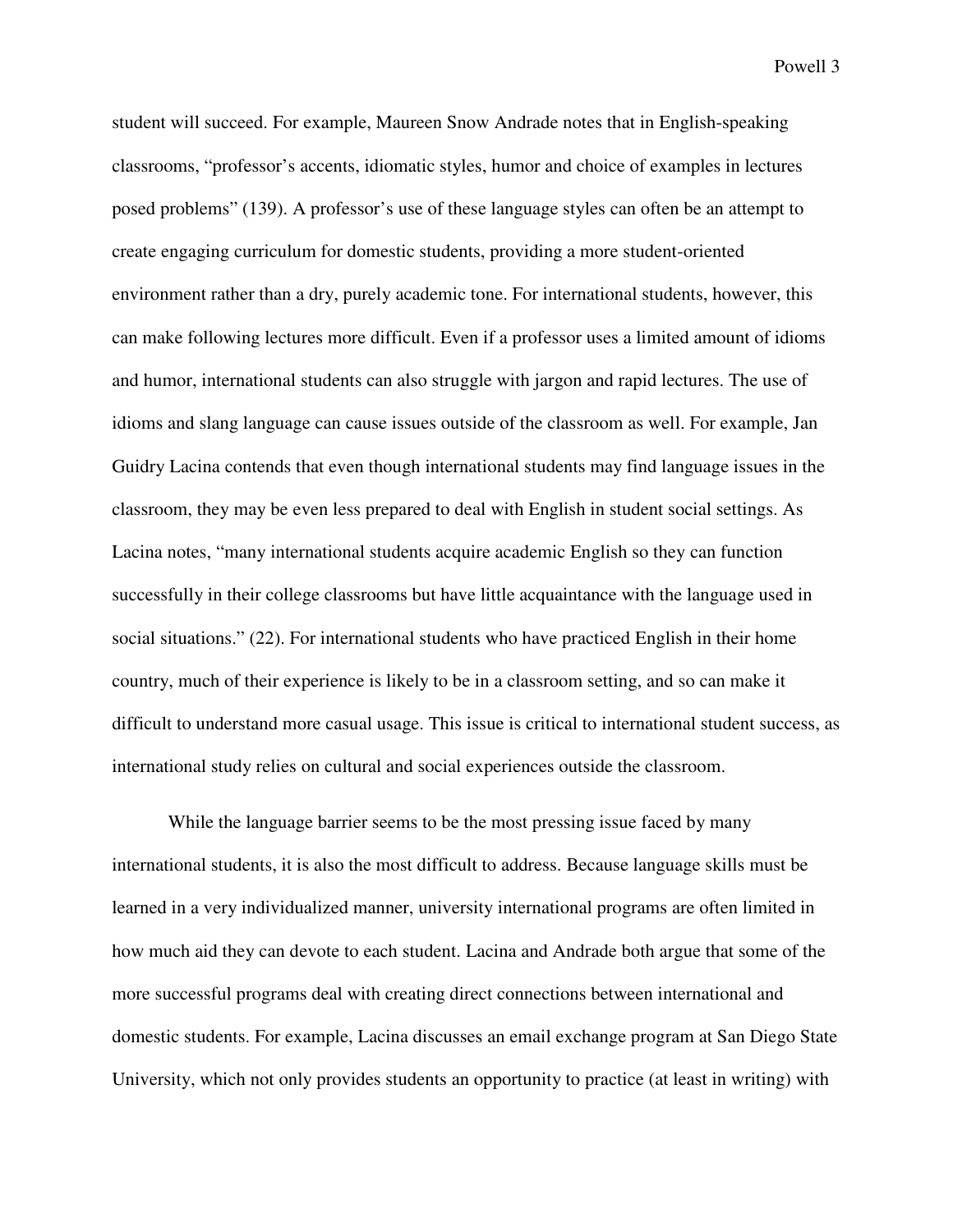a native speaker, but also allows an opportunity for the international student to seek help as they adjust to the U.S. student lifestyle (25). Andrade cites a common practice of using "lecture buddies," similarly pairing international and domestic students, which can be very beneficial as it allows for course-specific help (140). Andrade builds on the success of these style of programs, noting that attempts to address international student language needs can be met "within current support centers given additional training of personnel and redesigning of existing programs" (150). While language issues can be particularly difficult for universities to address, some improvement is available if more programs are refocused on international students as well as domestic students.

Considering Chinese international students at BGSU, these concepts become very applicable. Much of the guidebook, *Hu*ā*nyíng n*ǐ *lái dào BGSU*, is devoted as a resource for these students to find help for their English proficiency. For example, in one section focused on advice for academic success, the issue of communicating with professors is addressed. Students are encouraged to meet with their professors, and discuss their needs as an international student. Similarly, in the same section, students are introduced to BGSU's Learning Commons, a free campus program that has writing and course-specific tutoring services, as well as staff who are trained to deal with the specific needs of international students (*BGSU Learning Commons*). As for English use outside of the classroom setting, students are encouraged to create connections to domestic students for practice opportunities. For example, somewhat similar to the "lecture buddies" described by Andrade, contact information for BGSU's Cross-Cultural Conversation Connection, "a partner matching program that pairs international students and American students for conversation and friendship," is provided (*Cross-Cultural Conversation Connection)*. Here, existing programs that can allow for an individualized English experience are introduced to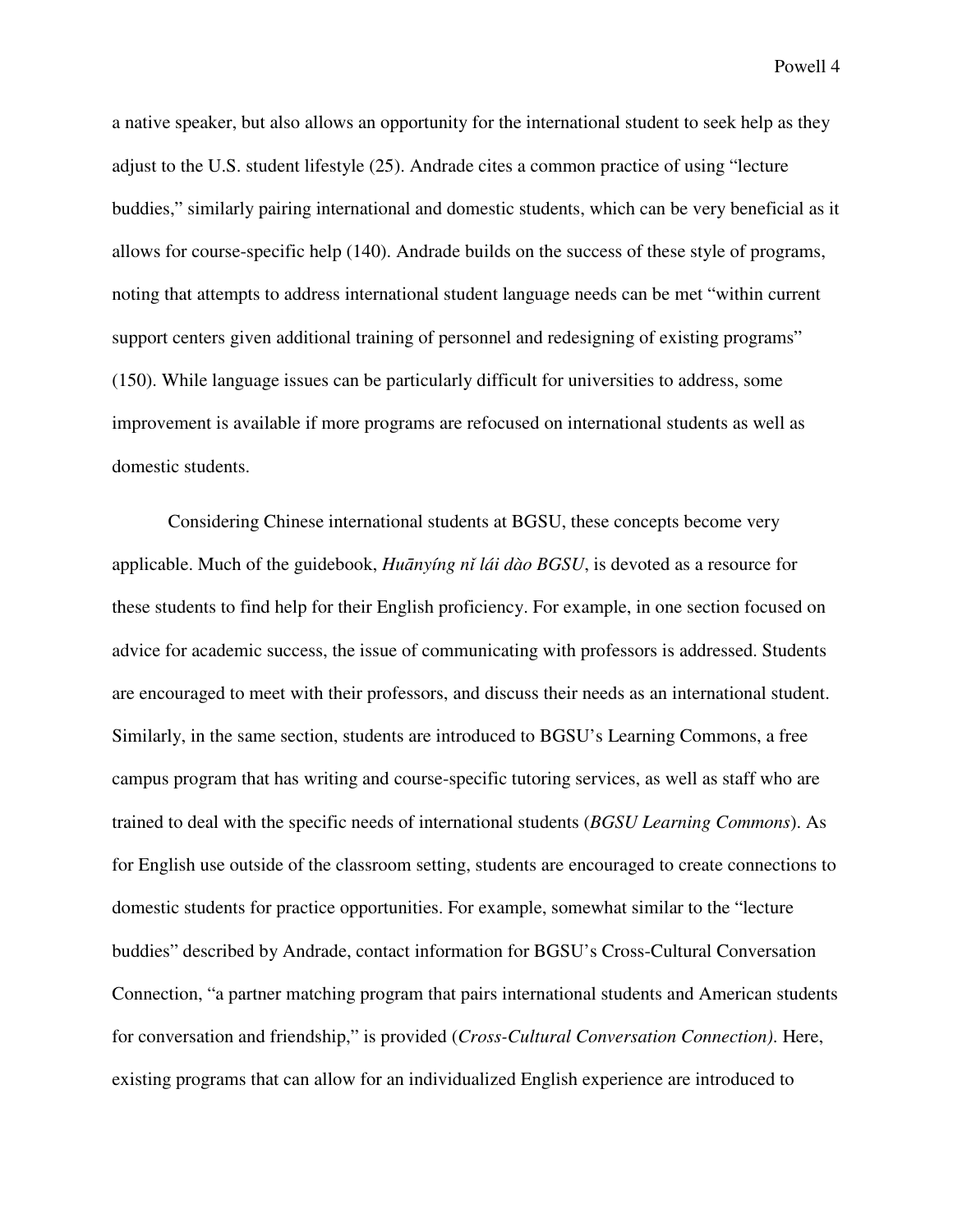Chinese international students, which can be more effective than attempting to address these needs specifically in the guidebook itself.

In addition to language barrier issues, international students must also deal with losing their familiar support systems. These systems serve a variety of needs for students as they adjust to these changes: emotionally, financially, academically, and simply in finding help with everyday tasks. Even for domestic students, the transition from high school to college life can be difficult, despite the benefit of taking courses in their native language. Many of these students must leave behind their regular support systems, such as family and friends, to attend university in another state. For international students, especially Chinese international students, this issue is accentuated because their regular support systems can be on the other side of the world. As Chia-Chih Wang and Brent Mallinckrodt note, "international students must separate from significant others in their home countries when they study abroad and often experience loneliness, isolation, and anxiety as a result" (428). Both international and out of state students may struggle with separation from their familiar support systems, but it is even more difficult for these international students because of the difficulty of communication. First of all, difficulty with communication arises because international students are so far away. For example, despite the greater ease of communication due to technology, Chinese students in particular must deal with a time difference of about 12 hours, and so connecting to support in their homeland is limited to only certain times of the day.

Secondly, international students usually have greater difficulty creating new support networks than domestic students. As Andrade notes, "social support is important to international student adjustment, and that while friendships with domestic students are helpful, they may be uncommon" (136). Issues of connecting to domestic students and local university social setting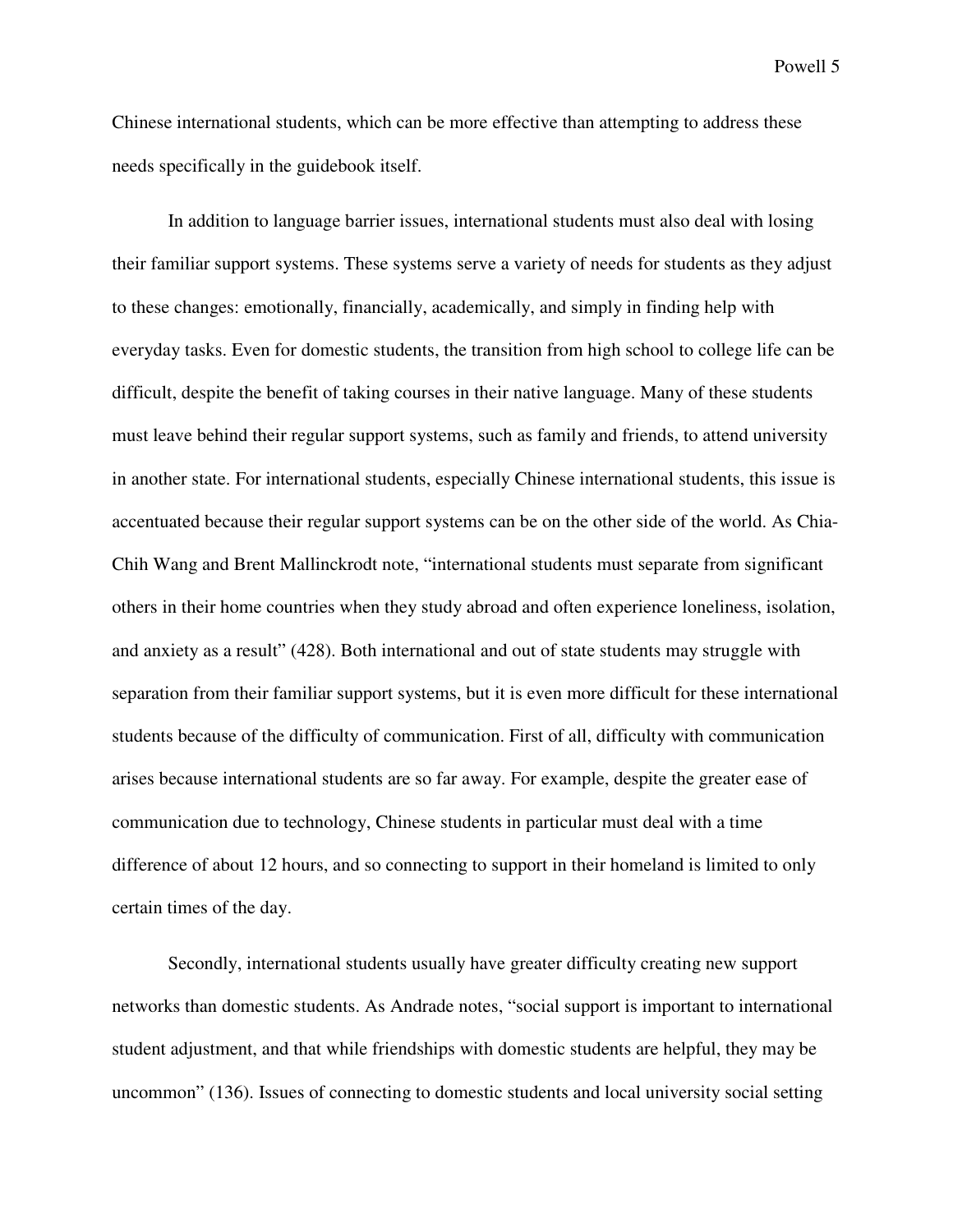will be discussed in greater detail later, but what is important to note here is that international students have a disadvantage in being able to create support systems in their new environment. The creation of new support systems, such as network of friends, and familiar classmates or faculty can be a major aid to students as they adjust to university life. For example, as Blake Hendrickson, Devan Rosen, and R. Kelly Aune note, citing research by N. Lin, "social capital theory asserts that through social relations individuals are able to acquire social resources from others…theoretically having a variety of social contacts should give individuals access to different kinds of social resources…." (290). While having a variety of connections is important for student opportunities, for international students connecting and creating these networks poses a difficult hurdle. They may be surrounded by people who do not understand their needs as an international student, or they may create their own isolation through lack of adjustment to language and culture. These students sometimes must deal with these issues alone, or at least feel that they are alone.

Of course, the easy answer for these support issues it to create or strengthen programs as they deal with international students. However, much like programs that deal with the language barrier, universities must struggle with limited resources. Even so, because the language barrier issue is so much related to other issues for international students, similar practices can be used. Programs intended to address the language barrier can also be used to help create new support networks for international students. For example, the email exchange program mentioned by Lacina not only helps students practice their written English skills (25), but can also provide opportunities for international students to create support networks. International students can use this to seek basic help for things they may have trouble finding campus resources for, such as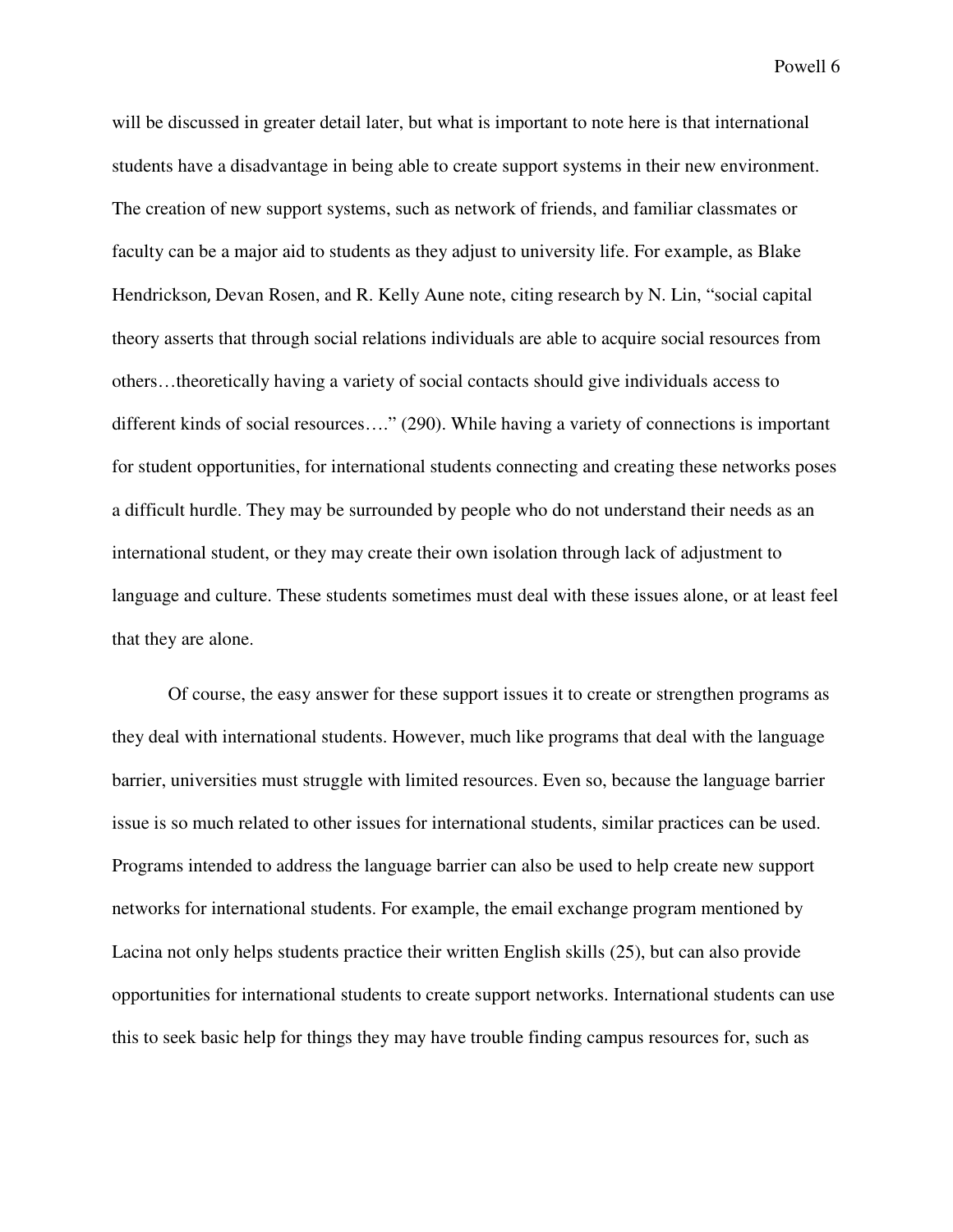personal culture advice. Not to mention that the domestic students can create their own unique support network with greater interactions with international students.

Moreover, like language assistance programs, a lot can be done with systems and programs that are already in place. For example, based on their previous research with K. Daly, Wang and Mallinckrodt note that "therapists can serve as a source of secure attachment and as a secure base for social–interpersonal exploration for European-American clients…perhaps with sufficient multicultural sensitivity and time to form a meaningful therapeutic bond, counseling psychologists and counselors can fill this role for international student clients as well" (431). Universities can adapt programs that may not usually directly deal with international students, such as counseling programs. Options like this can create inexpensive, and yet highly effective programs to deal with the issues faced by international students.

The guidebook, *Hu*ā*nyíng n*ǐ *lái dào BGSU*, addresses Chinese international student's support system in two ways, by both providing a resource to help these students create a new support system, and acting as a part of the student's new support system. The guidebook aids Chinese students as they create new support systems by introducing them to programs they might not be familiar with. As mentioned before, the guidebook suggests certain assistance options available to international students, such as the Learning Commons and the Cross-Cultural Conversation Connection. Many other programs and helpful offices on campus are mentioned, such as BGSU's Counseling Center, much like Wang and Mallinckrodt's suggestion, or the Career Center. Students are even encouraged to connect with Chinese faculty on campus, in order to create a support system based on a similar acculturation experience that the faculty member holds. While the scope of the guidebook must be limited, a major intention is for guidebook resources to serve as a pseudo-support system.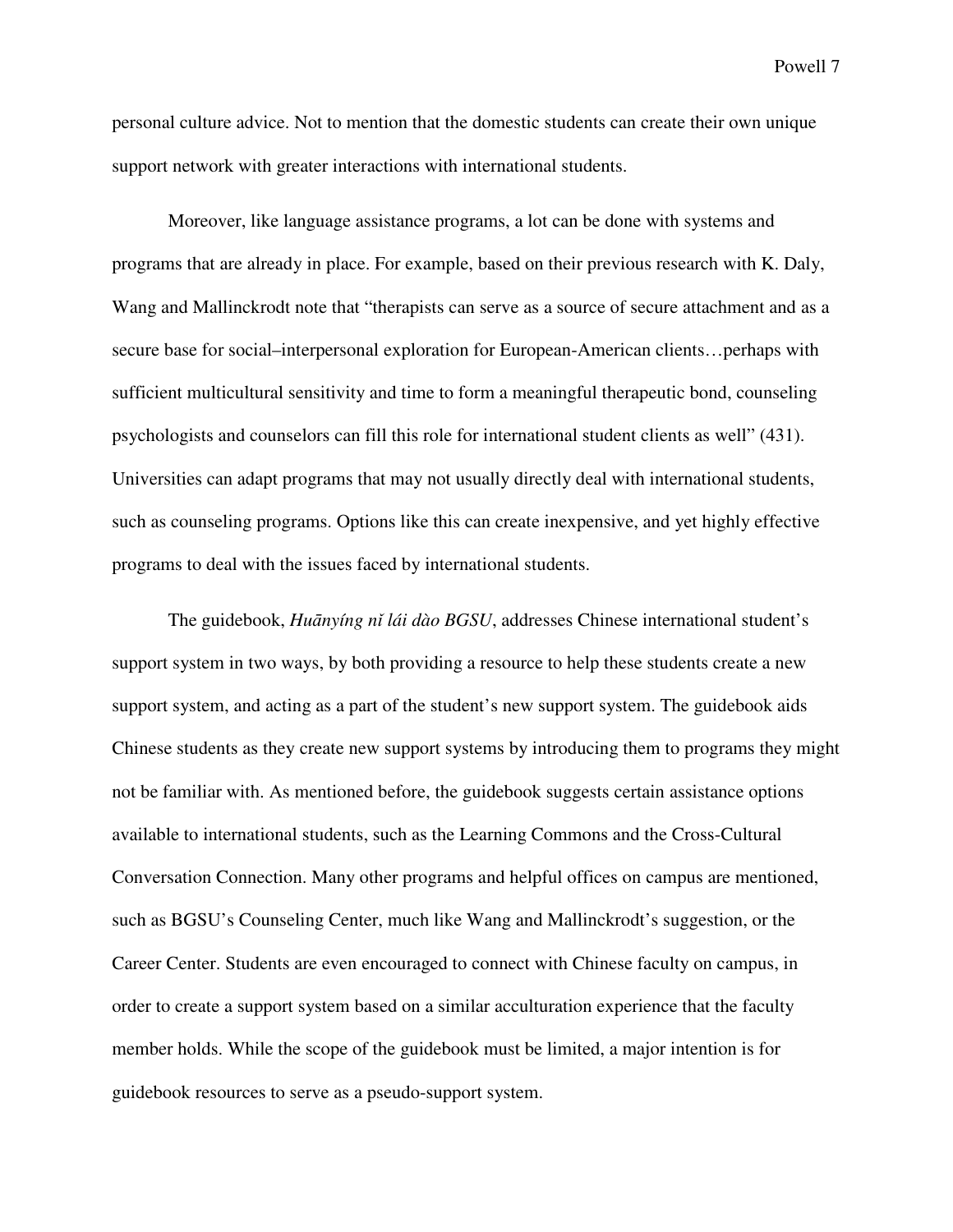A key component of the effectiveness of these support systems is in international student connections to the host society, rather than reliance on university programs alone. Simply put, part of a quality study abroad is being able to make international friends. For example, in their study of international student relationships, Hendrickson et al. found "a significant positive relationship between contentment and host national friendship variability… [and] a significant positive relationship between feelings of social connectedness and current satisfaction" (289). However beneficial to student emotional adjustment to their new environment, these friendships are not particularly easy to gain. For example, one of the all too common complaints about international students is that they tend to stay in an isolated bubble: interacting mostly with other students from the same country. Considering the large amount of Chinese students in many U.S. schools, estimated at about 18% percent of international students in 2010 (Ruble and Zhang 202), this issue would seem to be more likely because it would be easy for these student to create their own isolated community.

On the other end, international students may also face issues connecting to domestic students because domestic students can also be hesitant to create international friendships. For example, Racheal Ruble and Yan Bing Zhang discuss that there are many unaddressed stereotypes about Chinese international students, many of which may hinder domestic student's willingness to start these friendships. While these stereotypes can sometimes be positive, such as the stereotype of Chinese as a "model minority," many can work to create a perceived separation from domestic students, such as stereotypes of "bad at speaking English, only friends with other Chinese students, not well assimilated to US culture, and socially awkward" (Ruble and Zhang 209). As Ruble and Zhang note, "activation of these stereotypes might accentuate perceptions of Chinese international students as outgroup members, leading to increased communication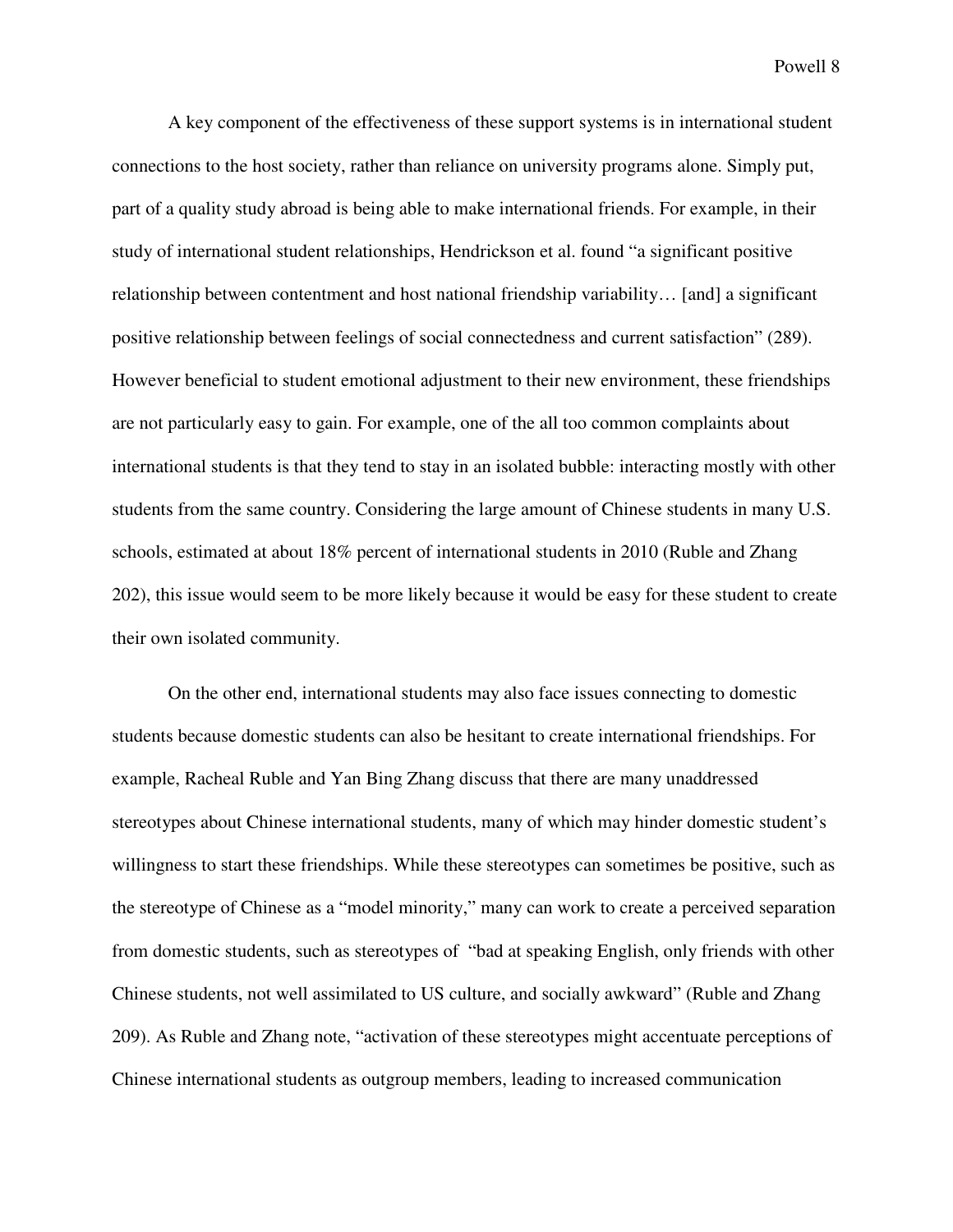anxiety and thus low level of willingness to communicate (209). Furthermore, as Lacina notes, "many Americans do not have the patience to listen to someone whose accent is different from their own, or they are fearful of other cultures or nationalities due to stereotypes they have of different groups" (22). These perceptions can be strengthened in cases where Chinese international students have difficulty in English, as poor English could easy be interpreted by domestic students as not being assimilated to U.S. culture, or being socially awkward.

Dealing with these stereotypes can be difficult because very little can be done on the part of international students. Even with improved English, some domestic students may continue to perpetuate these stereotypes if they have limited contact with foreigners. Based of research of "out-groups" by Gordon Allport, Hendrickson et al. argue that one option to address this issue to create further opportunities for interaction in these groups, particularly by universities establishing "integrated housing" programs (290). Although the effectiveness of these sorts of programs could possibly be impeded by domestic student's willingness to participate, there is at least some opportunity for students to gain better connections and learn more about foreign cultures. Lacina suggested other programs that have been effective in universities, such as a welcome dance for international students, the email partners program, conversational groups, and international movie clubs (25). Options like these are much less of commitment, and so these experiences may seem less threatening.

One of the ways that the guidebook, *Hu*ā*nyíng n*ǐ *lái dào BGSU* attempts to help international students connect to BGSU student society is by suggesting ways they can look for these friendships. For example, under a section entitled "Connecting with American Students," Chinese international students are encouraged to join some of the many international clubs available at BGSU. These clubs provide events, much like Lacina's suggested programs, in a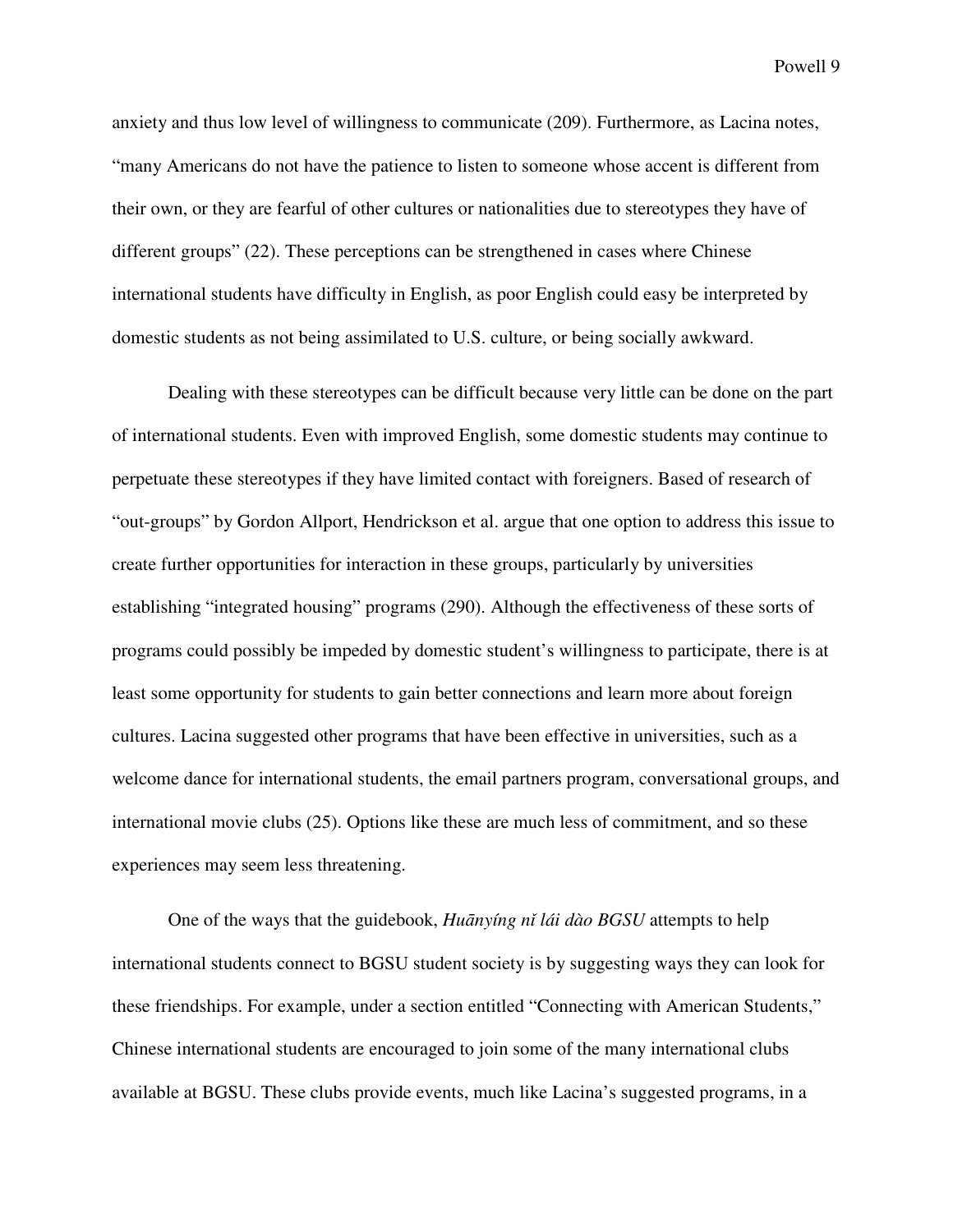low-commitment atmosphere. Both international and domestic students would likely find these programs as a less threatening way to interact with each other because these organizations are mostly operated by students. Moreover, international students may have an easier time connecting to domestic students at these events. Domestic students who participate in international organizations are likely more open to inter-cultural experiences, in comparison to domestic students from classes or other student organizations. The guidebook also contains advice about some of the stereotypes mentioned earlier. Although cultural and language miscommunications are more likely than not to occur, Chinese international students are encouraged to continue to try to make these connections.

Secondly, the guidebook outlines important aspects and norms in U.S. student relationships and lifestyles. It is one thing to start connecting to domestic students, and another to maintain and grow these friendships under cultural conventions. One section deals with different aspects of politeness in interactions with friends, such as how to act when invited to a friend's home. For example, in China it is much more common to remove your shoes as you enter a home. One piece of advice is for Chinese international students to ask their host whether or not they should remove their shoes when they enter an American household. Similarly, for students who may have an American roommate, they are encouraged to set up rules and discuss preferences about their living space, such as if shoes should be removed. Chinese international students are encouraged to be more vocal about any issues they see, or if they are unsure what to do in certain social situations. Another example of advice is in how to interact with domestic students when they go out, such as eating out, attending movies, or visiting downtown. The guidebook reminds international students that normally in these situations each participant is expected to pay for their own. Here, the point is to introduce the student to cultural and social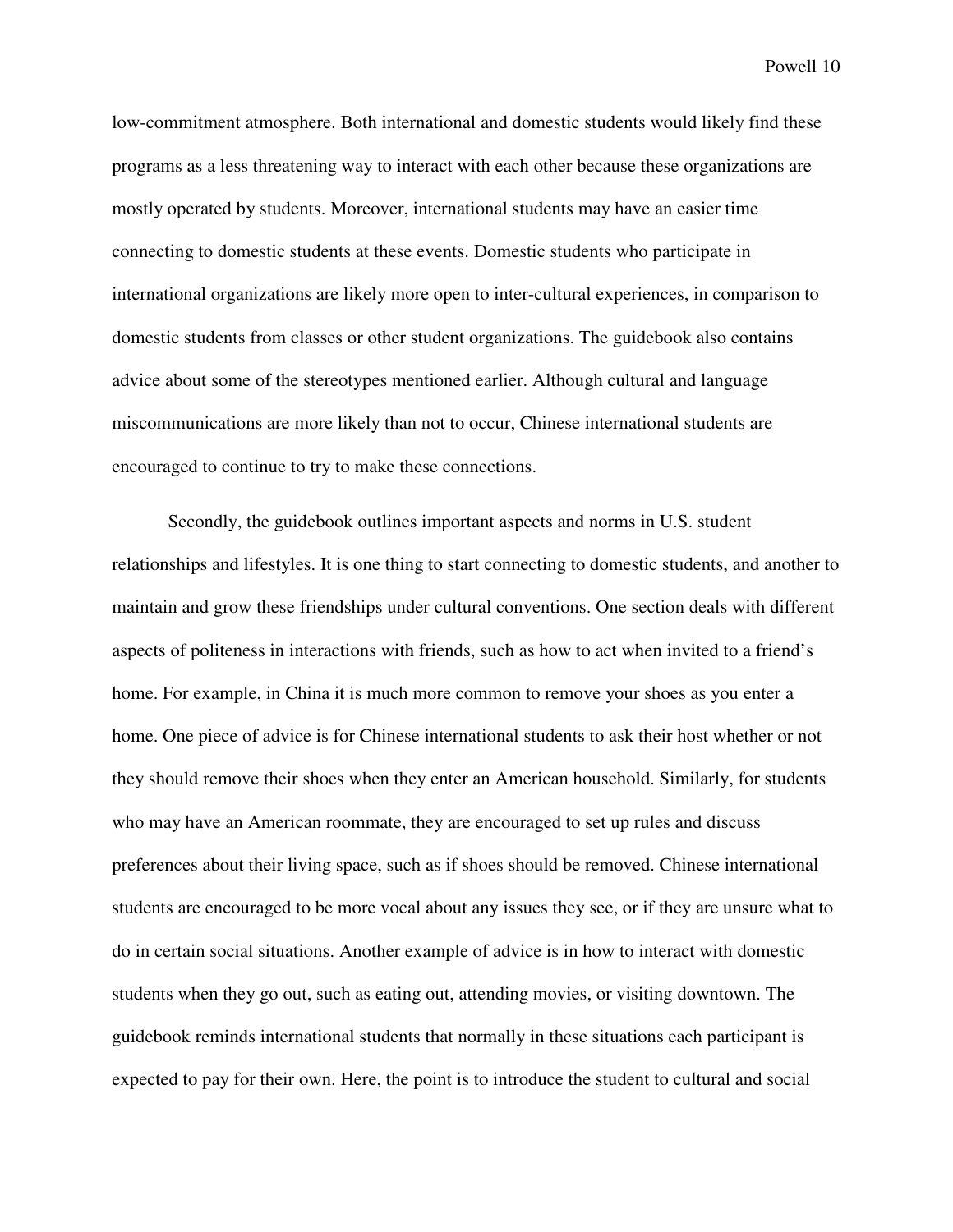norms in a clear, direct way, in order to prevent some difficult or embarrassing experiences they may have in the future.

### **Conclusions**

With the increasing influence of globalization, more and more intercultural connections must be addressed locally. Addressing the needs Chinese international students is becoming a critical part of effective university international programs. While Bowling Green State University boasts strong international programs, enabling Chinese international students to reach their full potential will still prove to be a challenge. Issues for international students can become very individualized, and acculturative processes are filled with intricate nuances between cultures. Even with the most organized and comprehensive programs, students are likely to face language barrier, support system, and social connection issues. The guidebook, *Hu*ā*nyíng n*ǐ *lái dào BGSU*, serves as a resource for students to find the help they need, and become familiar with programs that are designed to help them. Most importantly, the guidebook is intended to encourage students to be actively engaged in their university experience, and gain the most out of their study abroad.